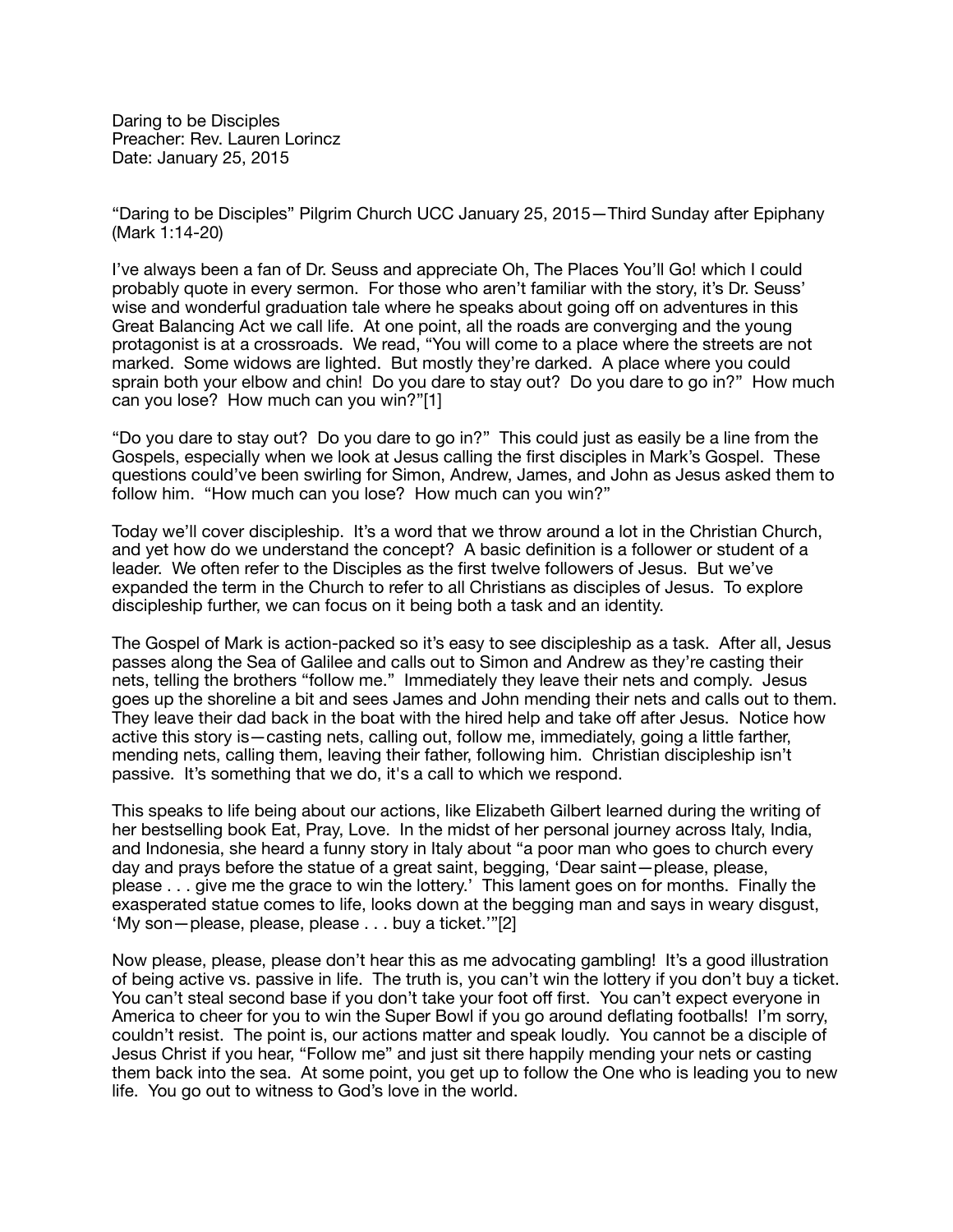Discipleship is a task—it's something that we do. Now, the great Christian scholar and historical Jesus expert Marcus Borg died this week at the age of seventy-two. He wrote and spoke for many people who've been wounded by the Church and urged them to meet Jesus again, as if for the first time. He became known for embracing mystery, especially in his later writings. Borg once reflected, "So, is there an afterlife, and if so, what will it be like? I don't have a clue. But I am confident that the one who has buoyed us up in life will also buoy us up through death. We die into God. What more that means, I do not know. But that is all I need to know."[3] Borg's willingness to say "I don't have a clue" about some weighty religious matters helped many people on their paths of discipleship. He wrote about the importance of beloving Jesus, that we shouldn't always focus on affirming certain theological claims made about Jesus. But rather on "giving one's heart, loyalty, fidelity, and commitment to Jesus. This is the way into new life."[4]

Discipleship isn't just about tasks, it's also about identity. When we are disciples and have given our hearts, loyalty, fidelity and commitment to Jesus, our lives fundamentally change and who we are as people fundamentally changes. Today we heard Jesus say, "Follow me and I will make you fish for people."[5] Though a more accurate Biblical translation could be, "Follow me, and I will make you to become fishers for people."[6] Perhaps a little awkward sounding, but it certainly changes the emphasis in our story. Fishing is something that you can put in your calendar—it's an action that you perform. Becoming fishers for people? That's a whole new occupation, a whole new identity, a whole new life!

Being a disciple of Jesus isn't just about the stuff that you do, it's about who you are to your core. This isn't just a story about fishing and following, it's a story about those who fish and who they're fishing for and who's teaching them how to fish. If we follow Jesus, we become fishers for people. Discipleship is about identity.

There are many times in our lives where we find our calendars full, a huge stack of papers that we just haven't gotten around to piled in our homes or on our desks, text messages and emails that we have yet to respond to, and friends we haven't seen in a long time. These days it's especially important to realize that discipleship is about who you are. Jesus is calling us into a new way of being that helps us remain grounded in God.

Some have said that the way to be a Christian is simply to gather the folks, break the bread, and tell the stories. It's about being part of the Way of Jesus. Being a disciple prioritizes the community—your identity changes because you become part of something so much bigger than just you and your family. You help gather the folks—it's an action, but it's also about becoming a body of Christians. Love and compassion expand when you have a group of people surrounding you.

Thinking about community and identity reminds me of the joke about a man stranded on a deserted island, and one day a ship appears in the distance. The man manages to flag down the crew and finally gets rescued after living in isolation for years. The crew looks around the island as they're getting ready to leave and asks the man about the buildings he's constructed during his stay. One is his house and the building next door is his church where he goes to worship, naturally. But then the crew asks about the third building a little further away. The man relates, "Oh, well that's where I used to go to church!" Apparently even in isolation we don't always practice our faith and embody discipleship perfectly!

Though it's easy to love everyone if you're not around people enough to get mad at what they say or do. It's easy to brush aside hurts or slights if you're not really emotionally invested in the first place. The wonderful aspect of any community with Jesus at the center is that people who are often excluded elsewhere are welcome here. Pride and rank don't have much of a place in Christian congregations, or at least the first Christian communities didn't begin that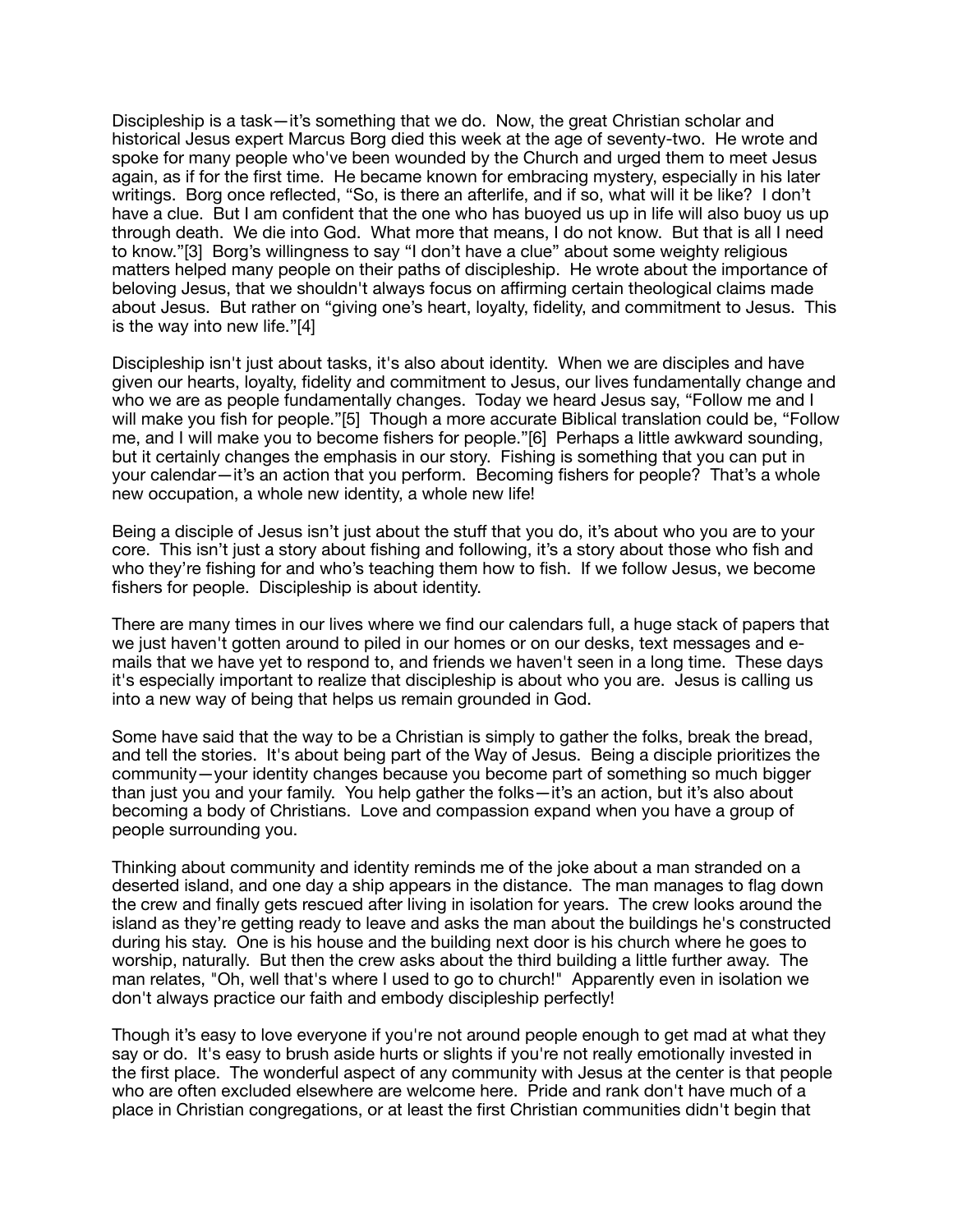way. Followers teach one another what we've learned and help embody what it means to have Jesus at the center of our lives—gathering the folks, breaking the bread, and telling the stories from generation to generation.[7]

I've been feeling sad as we grieve the loss of Marcus Borg, in part because he's been central to the progressive community of Jesus' disciples for so long. He's been one of the most prolific progressive Christian voices in a world where religious fundamentalism is often a whole lot louder. And he brought people back into the fold who might have walked out on Christianity long ago.

A beautiful reflection on his life was written hours after he died by his friend and Episcopal priest The Very Reverend Barkley Thompson. He spoke of being a young priest and having the opportunity to have dinner with Marcus Borg after he spoke at an Episcopal event. Being rather star struck and getting to dine with a renowned Christian scholar—well, of course he wanted to quiz Borg about his historical research and his theological approaches. This was such a great opportunity for him to hear from an intellectual giant in a more private setting, to just sit at his feet and learn! Yet, according to Thompson, "He'd have none of it. Marcus wanted only to talk about me, about St. John's, about our ministry, and about my experience as a young priest in the Episcopal Church. He was solely interested in me, and I've never forgotten it."[8]

This is what being a Christian disciple is about, it's not just what we do it's who we are. We affirm people where they are and often put others before ourselves. We live in humility, listening to peoples' stories as we help God by becoming fishers for people. Discipleship is sometimes an instantaneous decision—yes, I will follow and leave the past behind to enter a new life with God in community.

And then the deepening begins. You learn and you grow and you teach and you listen and you pray and you serve and you give and you receive and you worship and you love your way into becoming a follower of Jesus, a true fisher for people. Discipleship is about the tasks that we do and our core identity as followers of the Way of Jesus Christ. So "do you dare to stay out? Do you dare to go in? How much can you lose? How much can you win?" Thanks be to God. Amen.

- [1] Dr. Seuss, Oh, the Places You'll Go!
- [2] Elizabeth Gilbert, Eat, Pray, Love, 176.

[3] Marcus Borg, as quoted by David Hayward, "the death of Marcus Borg and his willful ignorance," January 22, 2015, http://www.nakedpastor.com/2015/01/the-death-of-marcusborg-and-his-will...

[4] Marcus Borg, Speaking Christian: Why Christian Words Have Lost their Meaning and Power —And How They Can Be Restored, 163.

[5] Mark 1:17.

[6] Ted A. Smith, Homiletical Perspective of Mark 1:14-20, Feasting on the Word: Preaching the Revised Common Lectionary, Year B, Volume 1, 289.

[7] Larry Rasmussen, "Shaping Communities" in Practicing our Faith: A Way of Life for a Searching People, Dorothy C. Bass, Ed., 119, 125.